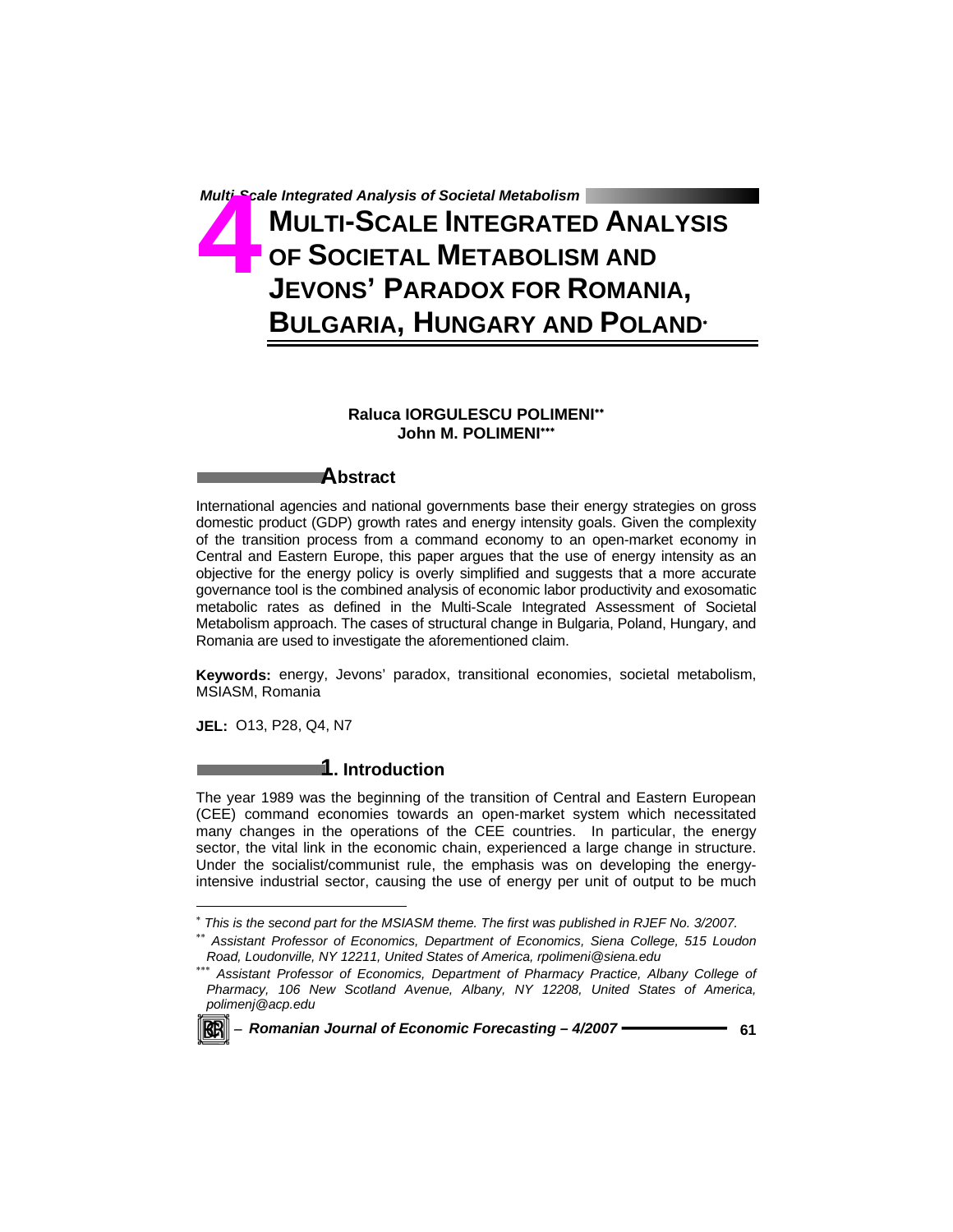higher than in the West (Gros and Steinherr, 2004). For example, in 1989 West Germany used 8MJ per dollar produced in the industrial sector while Bulgaria, Hungary, Poland, and Romania used 47MJ, 46MJ, 79MJ, and 56MJ respectively (Manser 1993, p.128). According to Manser (1993, p.126) the inherited energy problems in the CEE countries included, among others, subsidized prices, the lack of incentives and mechanisms for energy conservation, and centralized control of electricity generation. These problems encouraged inefficient energy use. Further complicating matters was the dependence of CEE countries on imported (mainly form Russia) energy sources. To provide some perspective consider that in 2002 the dependence on energy imports was 58% for Bulgaria, 35% for Poland, 71% for Hungary, and 30% for Romania (Losoncz, 2006). As part of their ascension and membership into the European Union, all four Eastern European transitional countries were required to reduce national energy consumption and increase energy efficiency at the end-use in order to reach the energy intensity levels of the other members.

The question "will public policies promoting energy efficiency actually reduce energy consumption?" was addressed in part one of this two-part series "Energy Consumption in Transitional Economies (Part I): Jevons' Paradox for Romania, Bulgaria, Hungary, and Poland." In this paper, we will further argue that the Jevons' Paradox may exist for these four transitional countries. The rest of the paper is organized in the following way: Section 2 describes the Multi-Scale Integrated Analysis of Societal Metabolism (MSIASM) approach that is used to provide more indepth analysis of why Jevons' Paradox may be occurring in the study countries. Section 3 provides the results and analysis of the MSIASM approach. Lastly, Section 4 discusses the implications of the findings and concludes the paper.

# **2. Beyond Energy Intensity: The MSIASM Model**

As illustrated in Figure 1, Poland, Hungary, and Bulgaria each exhibit a small decrease in total primary energy consumption, and Romania had a rather large decrease over the period studied. Figure 2 shows the pattern of energy intensity for each of the four countries.

**Figure 1** 

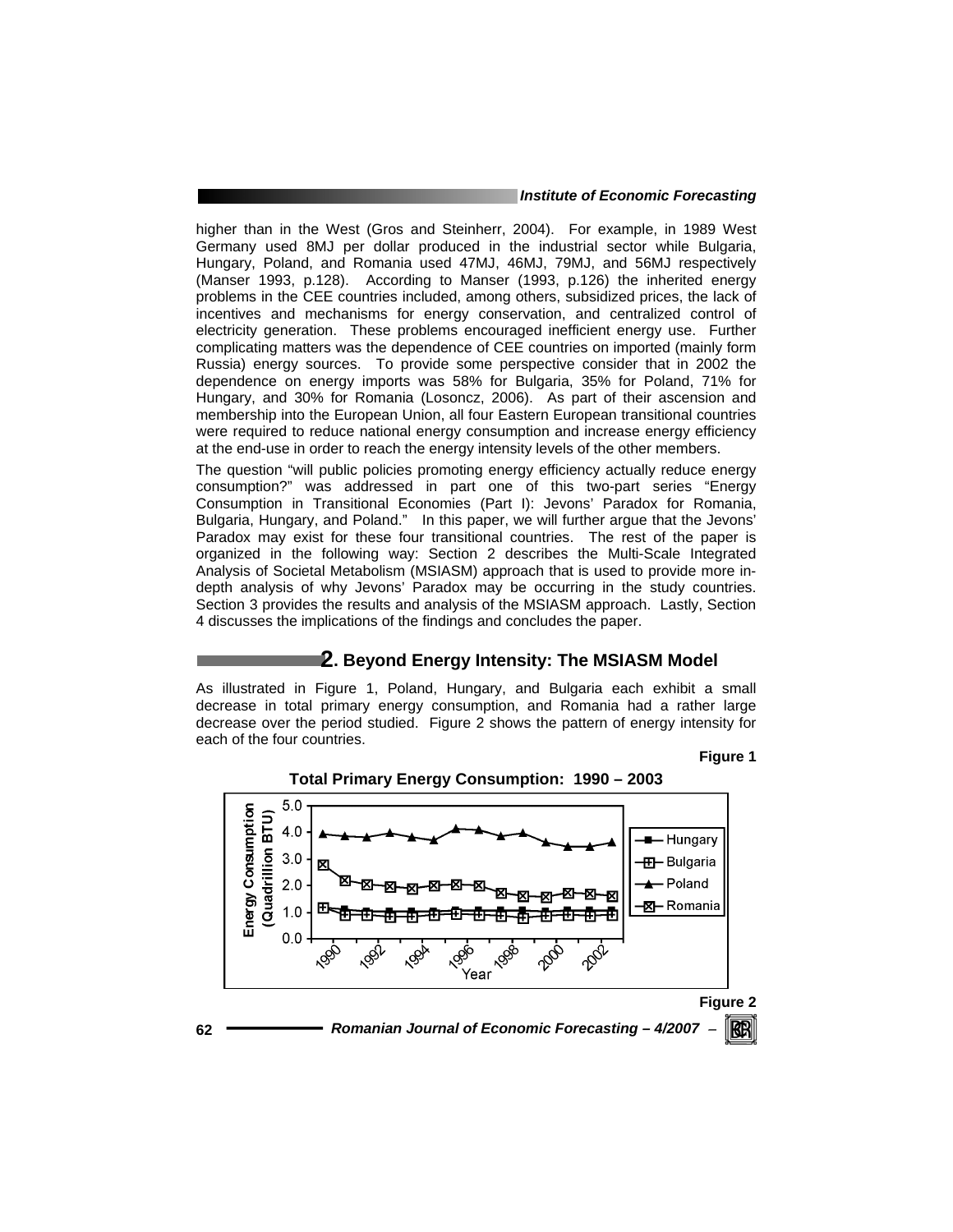

As shown, each of the four countries has had a major decrease in energy intensity over the period studied, with Romania having the largest decline. A quick examination of the data would lead one to conclude that Jevons' Paradox does not exist for the four countries examined in this paper, as total primary energy consumption has decreased at the same time as energy intensity.

However, quick observational analysis can often be misleading and deeper statistical techniques are necessary. In Part I, "Energy Consumption in Transitional Economies (Part I): Jevons' Paradox for Romania, Bulgaria, Hungary, and Poland", we used generalized autoregressive conditional heteroskedasticity models (GARCH(1,1)) to analyze time-series data and we provided evidence that Jevons' Paradox may exist for the four countries studied.

However, the use of energy intensity is often questioned as an appropriate proxy for efficiency improvements. Energy intensity does not account for factors that do not reflect improvements in energy efficiency, specifically structural and behavioral effects, or perhaps even effects humans have little control over. Structural changes could potentially create a large change in energy intensity as end-user sectors alter the composition of an economy. Likewise, behavioral factors such as people using computers for personal communications rather than writing letters. Finally, changes that humans have little control over, such as the weather, can have major affects on energy intensity. Thus, energy intensity contains little information on the underlying energy consumption changes in an economy. One possible alternative to using energy intensity as a proxy for energy efficiency is to use the Multi-Scale Integrated Analysis of Societal Metabolism (MSIASM) approach. MSIASM allows for the structure of complex systems, such as an economy, to be analyzed. Therefore, different sectors of an economy can be disaggregated into various levels of economic and human activity to obtain a more comprehensive understanding of changes within an economy; in other words a hierarchical analysis. The conceptual parameters of the MSIASM approach were developed by Giampietro and Mayumi (2000a, 2000b), and we encourage the reader to refer to these papers for an in-depth explanation of MSIASM.

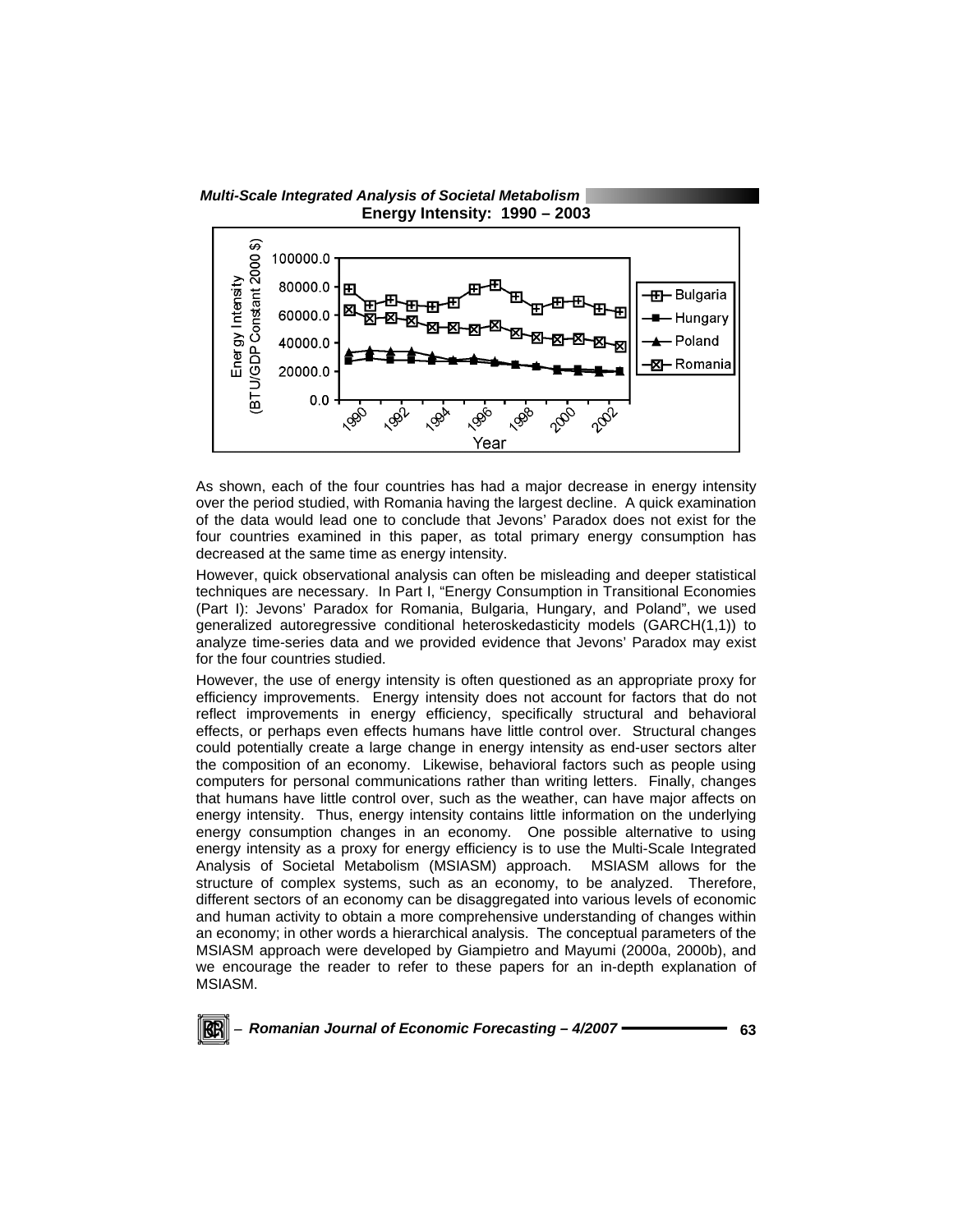Socioeconomic systems can be analyzed on three hierarchical levels. (1) The national level (*level n*), is the most comprehensive. (2) The next level (*level n-1*) represents the division between the production compartment, named paid work (PW), and the consumption compartment representing households (HH). Finally, (3) the lower level (*level n-2*) is the partition of the production compartment into the four main sectors: agriculture (AG), productive sector (PS), transportation and communications (TC), and services, government and other (SG), while the consumption compartment can be seen as the sum of urban households and rural households. For the purposes of this paper, we will not discuss *level n-2* for the consumption compartment.

The hierarchical levels described above require that variables measuring the metabolism of an economy be used for analysis. We use two primary variables with all other variables centered around. The first variable is Total Human Activity (THA<sub>i</sub>) which represents the number of hours a population spends on an activity (Giampietro et al., 2000). The theoretical underpinning of this variable is to provide a detailed examination of how people divide their time among the different sectors. Each person has 8760 hours (24 hours for 365 days) available yearly. THA corresponds to the whole population (*level n*). At the lower level (*level n-1*), total human activity is split between paid work ( $HA_{PW}$ ) and household activities ( $HA_{HH}$ ). Finally, at the lowest level (*level n-2*), human activity for paid work is split among the various sectors: agriculture  $(HA_{AG})$ , production  $(HA_{PS})$ , services and government  $(HA_{SG})$ , and transportation and communications ( $HA_{TC}$ ). The time spent for paid work for each sector is a product of the number of workers in each sector and the number of hours worked per year. The second primary variable is Total Energy Throughput (TET) which represents the final consumption of energy (in Joules/year) and which is split between the Energy Throughput (ET<sub>i</sub>) consumed at each of the levels *n-1* or *n-2*.

The other variables used in this paper are derived using the two primary variables described above. The Saturation Index for Human Activity (SIHA<sub>i</sub>) is the percentage of total human activity (THA) that is allocated to a certain compartment or sector (HAi ). The Saturation Index of Exosomatic Energy Throughput (SIET<sub>i</sub>) is the fraction of TET consumed in a certain compartment or sector (ET<sub>i</sub>). The Exosomatic Metabolic Rate (EMR) is the rate of consumption of exosomatic energy per unit of human activity. At level n, the Exosomatic Metabolic Rate Societal Average (EMR<sub>SA</sub>) is the ratio between TET and THA. At levels *n-1* and *n-2*, EMR<sub>i</sub> is the ratio between the corresponding ET<sub>i</sub> and HA<sub>i</sub>. This intensive variable is extremely important since it allows for comparisons between different hierarchical levels or for the same hierarchical level but belonging to systems of different sizes (Giampietro 2005). Furthermore, EMR<sub>i</sub> reveals the intensity at which a population consumes energy per hour of human activity. The last variable used in this paper for the MSIASM analysis is Economic Labor Productivity (ELP;).  $ELP_i$  illustrates the ability of productive sectors to produce GDP and is the ratio between the value of the production in the productive sector (GDP) and the number of hours of human activity used in that sector  $(HA_{PW})$ .

## **3. MSIASM Results**

The variables just described allow one to gather a considerable amount of in-depth knowledge about a population. However, some historical background is always useful to put the analysis in context. Therefore, some important facts about the four study

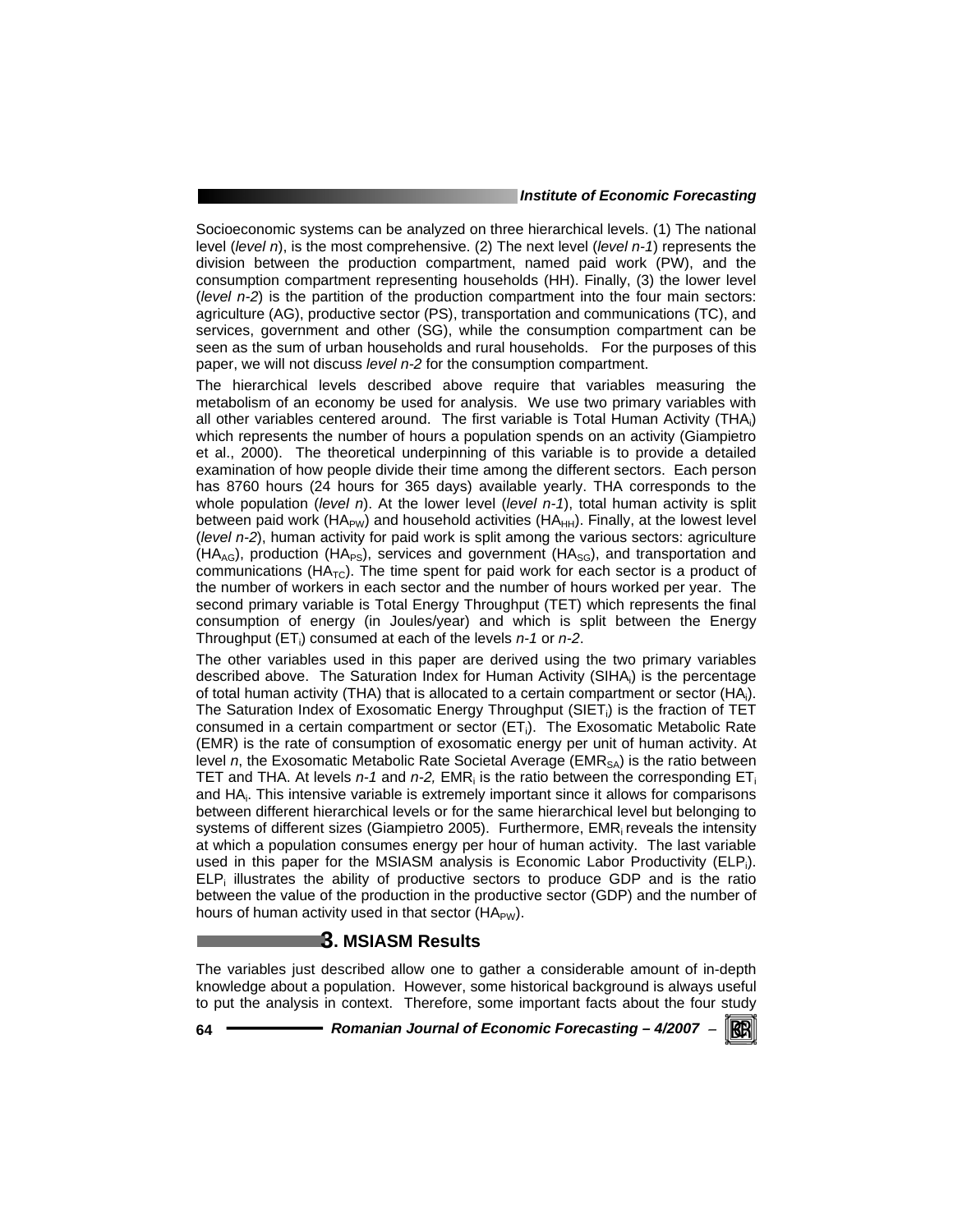countries will be mentioned as each country has experienced a unique transition. Hungary has a different history from other three countries in this paper, as well as the other Central and Eastern European countries, because limited political liberalization and economic reforms occurred there during the 1980s, with the major reforms occurring after 1988. Due to this earlier understanding in relation to the other transitional economies in the region, it is only natural that Hungary experienced a smoother transition. In stark contrast, Bulgaria suffered through a major economic recession in 1996, only to have their currency fixed to the German Deutschmark in 1997. These two years of economic uncertainty for Bulgaria will clearly be visible in the following results and analyses. However, a micro level analysis of the changes that have occurred in the Bulgarian economy will not be discussed here, as it is not the focus of the paper. On the other hand, the Polish experience has not been nearly as turbulent. Poland was the first country in Eastern Europe to have a non-Communist government freely elected in 1989. Romania has distinguished itself as being the only Eastern European country to undergo a violent revolution ending with the summary execution of its head of state. Thus, the four study countries have had diverse histories that have deeply affected their individual transition paths.

The starting point of the MSIASM analysis will be Total Human Activity, which is directly influenced by population. Between 1990 and 2004, with the exception of Poland which had a slight population (and, accordingly, Total Human Activity THA) increase, the population of the other three countries has decreased, as shown in Figure 3. This negative population growth for Hungary, Bulgaria, and Romania has left those countries with an aging population, which can be a behavioral change to an economy (i.e. the elderly like to keep their houses warmer in the winter).

## **Figure 3**



The next stage in the MSIASM analysis is to examine TET. As was illustrated in Figure 1, all four countries had alternating periods of increasing and decreasing TET. The oscillations were more powerful for Romania and Poland and dampened for Bulgaria and Hungary. Prior to the 1989 revolution, 45% of Romanian employment was in the productive sector that accounted for 60% of GDP. After the revolution, the restructuring of the Romanian antiquated energy and industrial sectors required the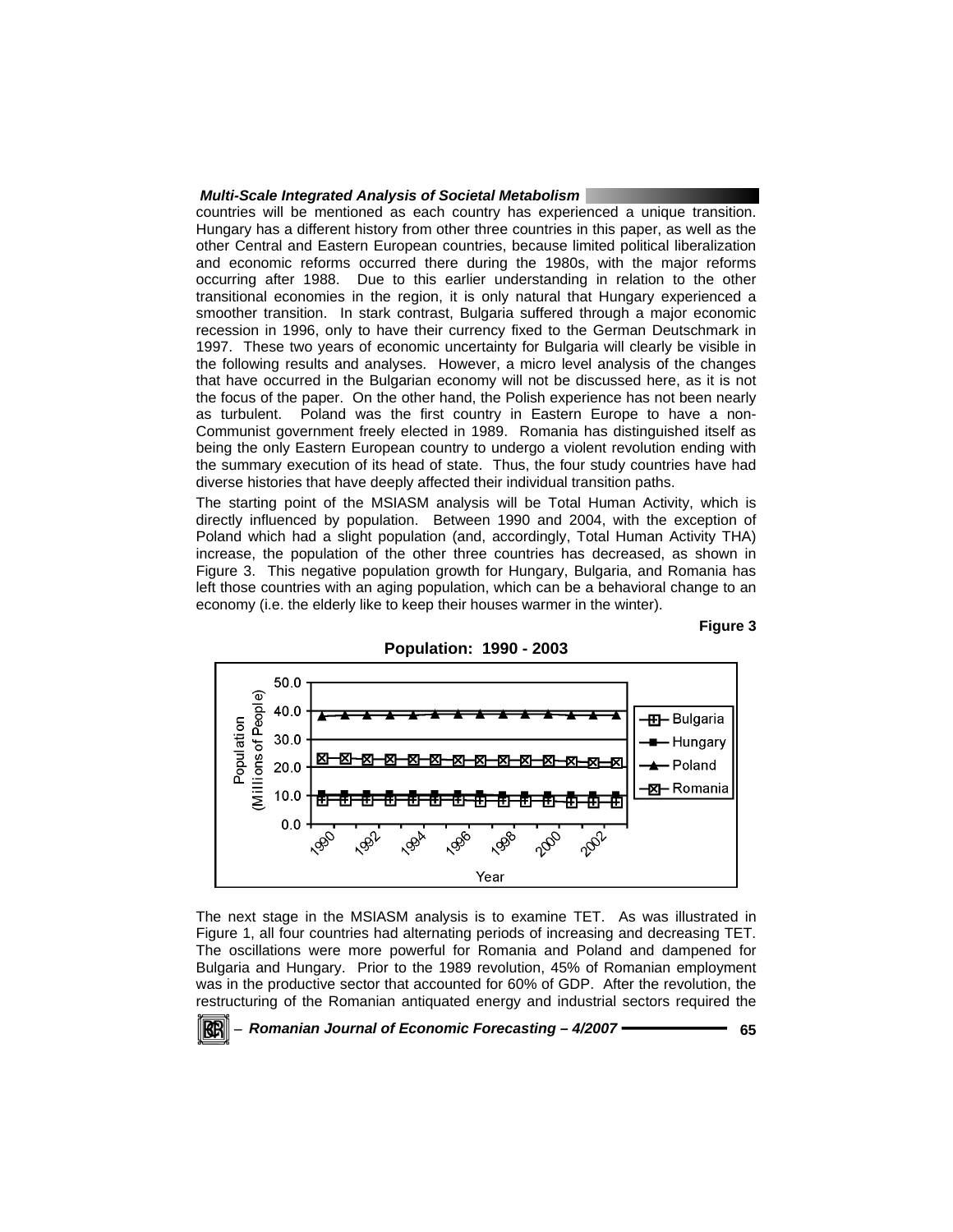privatization or shutdown of inefficient factories and plants, a change that required time to be effective. This restructuring enabled Romania to reduce their TET by 39% from 1990 to 2000. The situation in Poland was similar with 38% of the employment in the productive sector. In Bulgaria and Hungary, productive sector employment accounted only for 33% and 30% respectively (CIA Wold Factbook 1989). Overall, from 1990 to 2000, Bulgaria managed to reduce strongly their TET by 47%. During that same period, Hungary had a 17% reduction in TET and Poland a mere 6%. In the following years, TET increased in all four countries.

Now that the two main MSIASM variables have been calculated, the hierarchical analysis can be conducted. Level *n-1* is used to provide some insight into why the four countries differ in their final energy consumption. Based upon the shape of the curves for  $ET_{PW}$  and  $ET_{HH}$ , shown in Figures 4 and 5, the restructuring of the Romanian and Polish economies impacted final energy consumption much more than in Bulgaria (mild variations) and Hungary (very smooth transition). These patterns are due in large part from the difficulties in economic transition**.** For example, the effect of the 1996-1997 shock in Bulgaria is easily visible in reduction of energy consumption for paid work. Romania and Poland experienced similar changes in the productive use of energy. However, just after the revolution, between 1990 and 1992, Romania did experience a drastic reduction in industrial energy consumption as economic reform and restructuring occurred (57% compared to only 17% for Poland). One other divergence occurred in household energy consumption after 1997 due to the liberalization of energy prices in Romania.



## **Figure 4**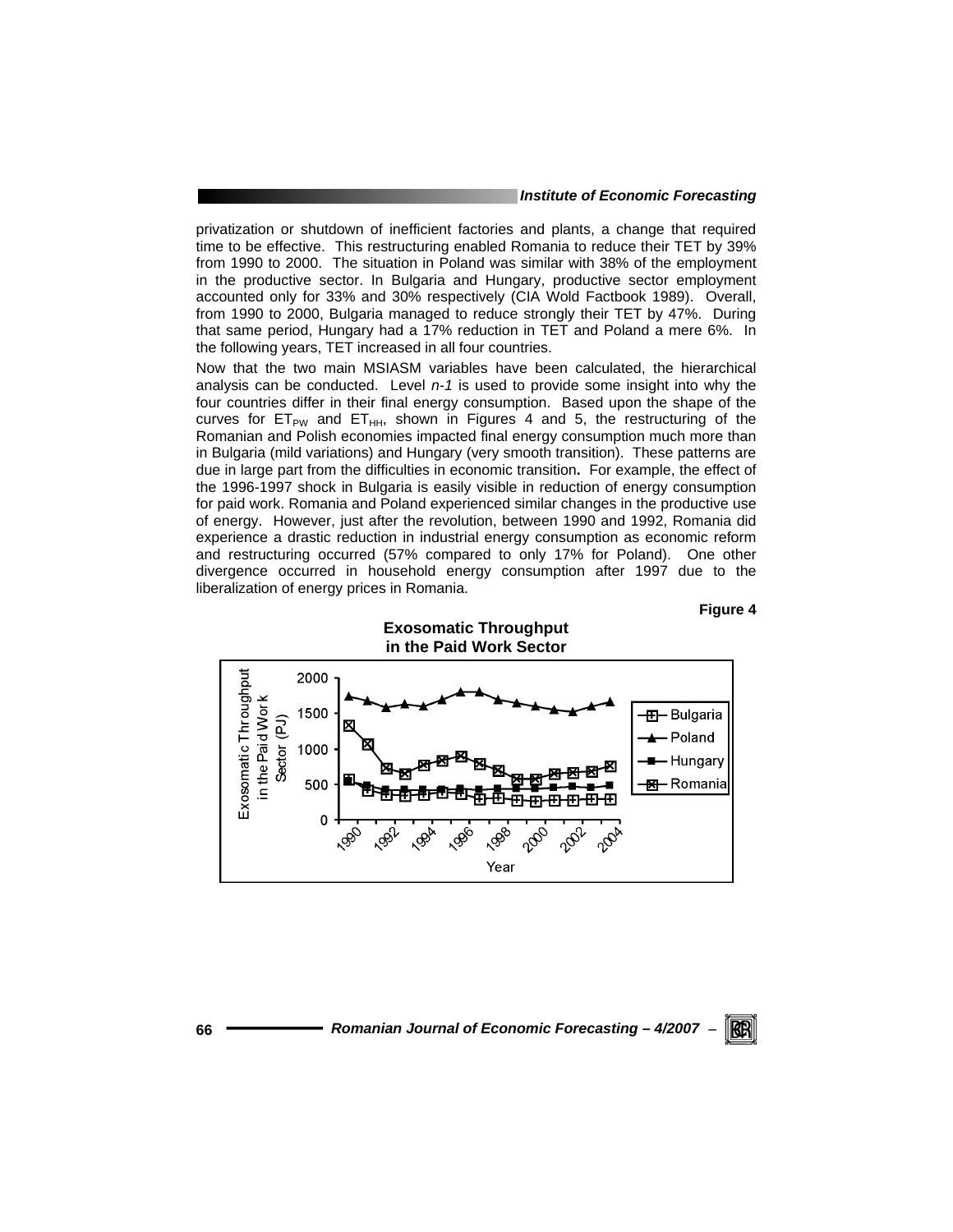





The share of the household sector in final energy consumption (1-SIET in Figure 6) followed a similar pattern for both Poland and Hungary, while Romania and Bulgaria exhibited different consumption paths.

**Figure 6** 





As shown in Figure 6 Romania and Bulgaria started the period of transition from similar levels (14% in Bulgaria and 12% in Romania) while Poland and Hungary started at a much higher magnitude, more than double what Bulgaria and Romania experienced (30% in Poland and 33% in Hungary).  $ET<sub>HH</sub>$  provides an indication of the levels of the deprivation, by the starting point on the graph, which citizens had to endure under the different pre-revolution regimes. As shown in the graph, Bulgarians and Romanians were treated much worse by their leaders than the Polish or Hungarians. Furthermore, Figure 5 illustrates the level of improvement for Romanian and Bulgarian households after fifteen years of economic transformation, with  $ET_{HH}$ growing by 19% and 9% respectively. In comparison,  $ET<sub>HH</sub>$  increased only 1% in both Poland and Hungary.

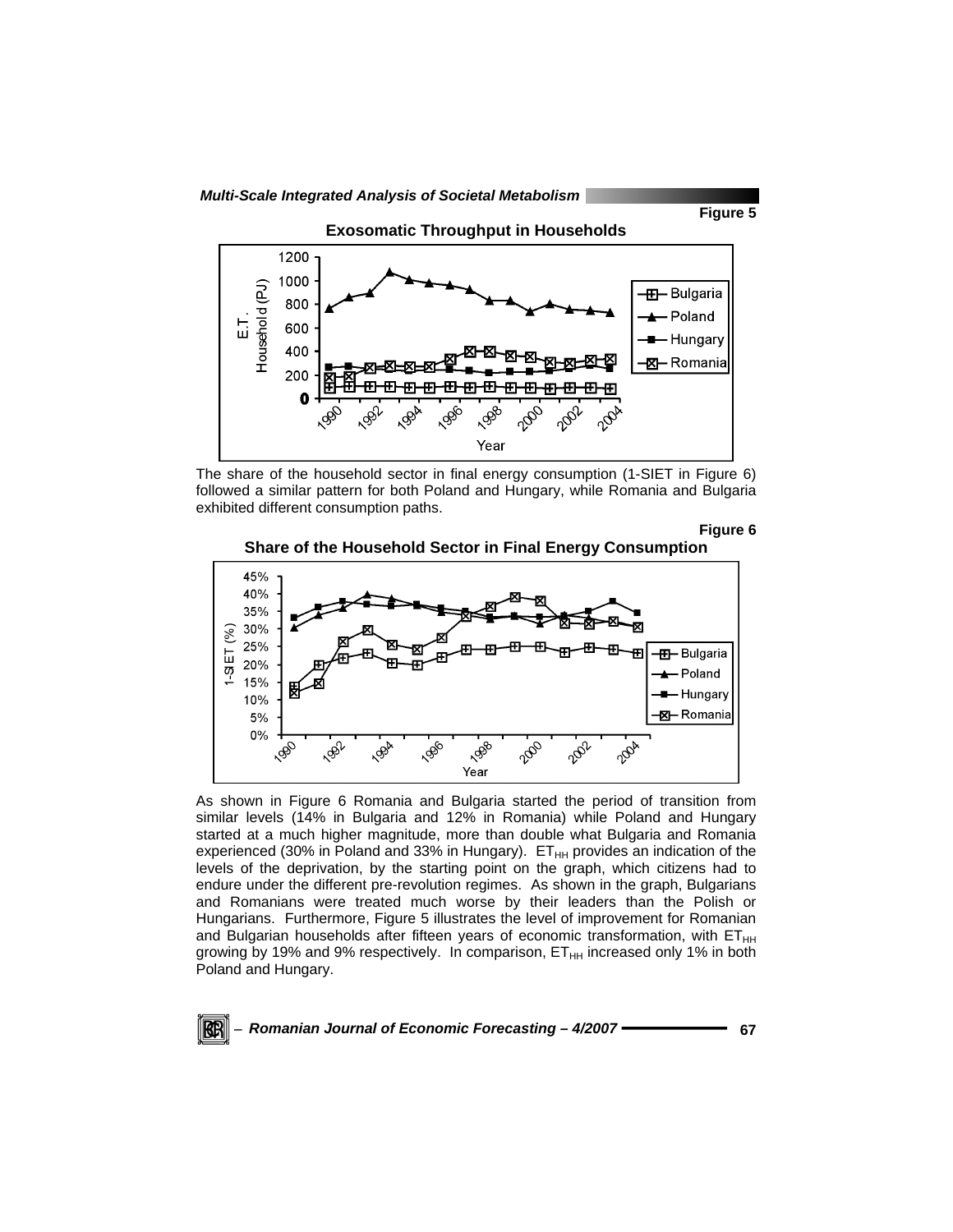Due to a change in Hungary and Poland in 1994 of the survey methods for calculating the number of employed people by economic activity, the following intensive variables will only be examined for the 1995-2004 period. As discussed previously, the MSIASM approach will be used to go beyond energy intensity in order to obtain an understanding of the complexities associated with the interconnectedness associated with the demand for energy in each sector of an economy. From the previous country-analysis of energy intensity (Figure 2) it was shown that from 1995-2004 Bulgaria reduced its energy intensity by 11%, Poland by 30%, Hungary by 24%, and Romania by 26%. While these are impressive gains, they provide little in-depth understanding of the evolution of these economies during this period.

Therefore, to obtain the understanding of energy intensity that is necessary, SIHA $_{\text{PW}}$ EMR<sub>SA</sub>, and ELP<sub>PW</sub> are used. As shown in Figure 7, from 1995 to 2004 SIHA<sub>PW</sub> increased by 1% for Bulgaria and Hungary; from 7% to 8%. The likely reason for this increase is that people in these countries are working more hours.

**Figure 7** 



For example, the statutory maximum number of hours an employee can work per day is twelve, and the maximum number of hours an employee can work per week is fortyeight; both amongst the highest in Europe. Additionally, Hungarian law permits a close family member to be employed for up to sixty hours (Világgazdaság, 2007). There are several reasons for the average weekly working hours to be so high in Hungary and Bulgaria. First, the younger age groups in these countries work the longest. For example, 32% of Bulgarians 18-25 years of age work 45-60 hours per week and 8% work more than 60 hours per week. In comparison, 28% of Bulgarians 36-45 years of age work 45-60 hours and 6% work more than 60 hours (Eurofound, 2005). Second, people with lower education must work longer hours to obtain a sufficient income to live. Lastly, the revolutions provided for a larger percentage of people the opportunity to be self-employed, and these people typically work long hours. For example, in Bulgaria 33% of the self-employed without employees work more than 60 hours and 47% work 45-60 hours per week (Eurofound, 2005).

**68** *Romanian Journal of Economic Forecasting – 4/2007* <sup>−</sup>

**IRERI**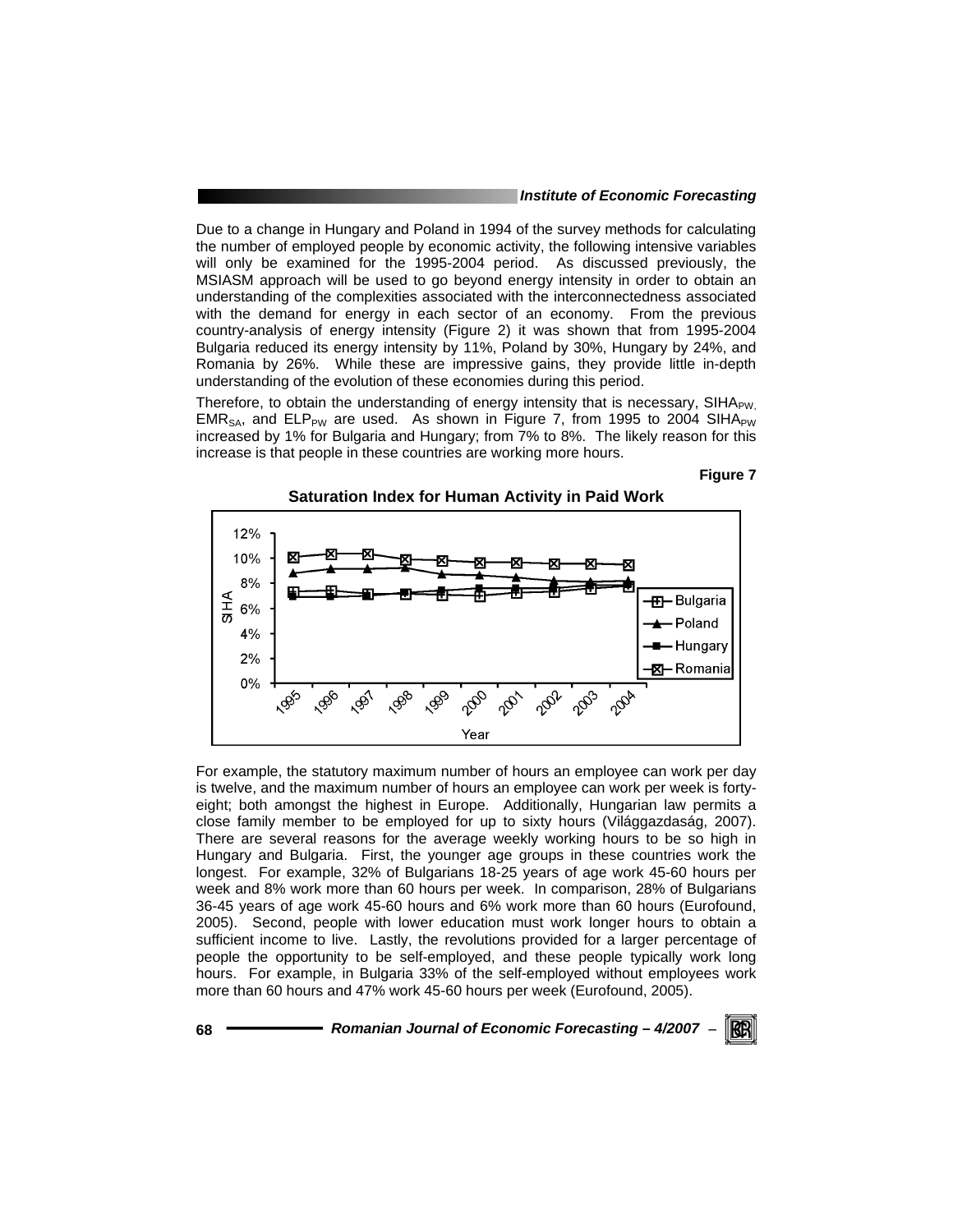In Poland and Romania the opposite situation occurred, SIHA<sub>PW</sub> decreased by 1%, from 9% to 8% in Poland and from 10% to 9% in Romania. The likely reason for this result is a decrease of the population due to a decrease in the birth rates in these countries. In addition, both of these countries experienced a large amount of people migrating to EU countries in search of employment. Another likely reason for the  $SIHA<sub>PW</sub>$  decline in Romania is an increased worker participation in the informal economy. For example, the major source of household income in Romania is from the household and social economy. Even more, the cash economy (estimated to be 20% in 1998) in Romania was important in the early 1990s but has declined over time as the household economy has increased, indicating that the formal economy in that country has had the most problems since the revolution (Wallace, Haerpfer, and Latcheva, 2004). In Poland, approximately 20% of unregistered laborers are working full-time in the informal economy (Gorzynski, 2004). Additionally, Poland has experienced rising unemployment and a decrease in the number of jobs during this period contributing to the informal economy (Wallace, Haerpfer, and Latcheva, 2004). In the MSIASM approach an alternative to energy intensity is EMR (Figure 8).

**Figure 8** 



Analysis of the four study countries finds that there are two distinct patterns. Hungary and Poland had similar energy intensities (Figure 2) between 1995 and 1997, and then diverged from one another. During this period, Poland had a higher EMR<sub>SA</sub> and a lower ELP (Figure 9), which compensated for the higher SIHA<sub>PW</sub> in comparison to Hungary. This finding indicates that even if Poland had a higher share of  $HA_{PW}$ , the lower levels of ELP and higher final energy consumption per hour of human activity made the country have comparable levels of energy intensity with Hungary. After 1997, even though both countries achieved nearly equal levels of GDP per hour of paid work activity, Poland decreased its  $EMR_{SA}$  more than Hungary, thus reducing SIHA<sub>PW</sub> more as well. These results indicate that after 1997 Poland became more energy efficient than Hungary, as evidenced by EMR and ELP.

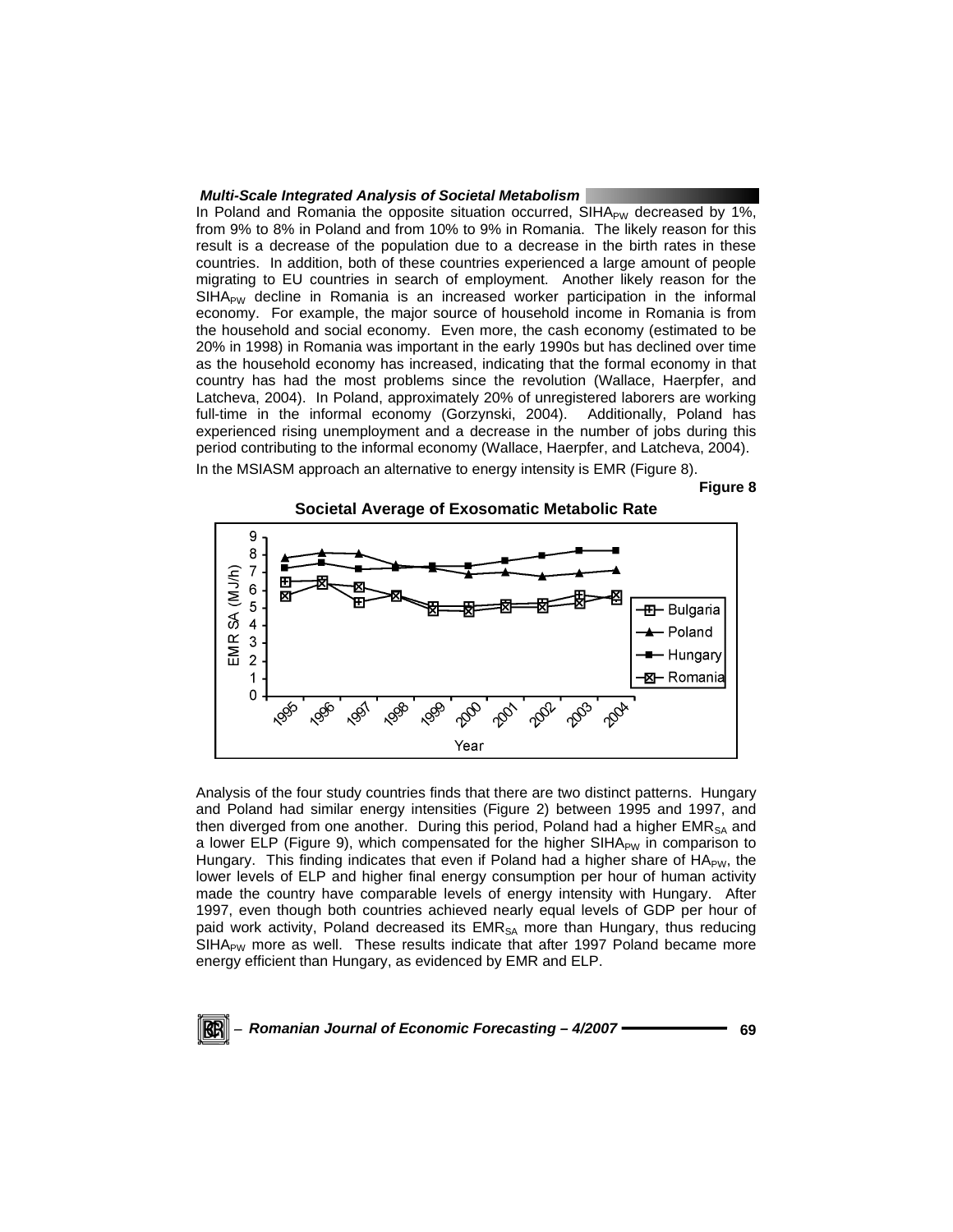#### **Figure 9**



As Figures 8 and 9 illustrate, Romania and Bulgaria had nearly identical ELP levels from 1995 to 2004 and very similar  $EMR_{SA}$  between 1998 and 2002. However, as Figure 6 clearly shows, the two countries have a large deviation from one another for the percentage of energy consumption by the household. The reason for this divergence is that Romania has a higher percentage (1% to 3%) of  $SHA_{PW}$ . Since the productive sector is the most energy intensive, the small difference in  $SHA_{PW}$  causes the energy intensity discrepancy between the two countries. Therefore, one can conclude that if Bulgaria is to achieve the same level of energy efficiency as Romania then that country must increase its employment ratio in total population by creating more employment opportunities. Furthermore, if  $EMR<sub>SA</sub>$  and ELP follow a similar trend, a more detailed analysis can be conducted by computing  $SIHA_{PW}$  for each sector (productive, transportation, services, and agriculture). Then, the sector that is most conducive for job creation can be determined; each change in the size of a sector will affect its EMR<sub>i</sub> and GDP, which in turn will affect energy intensity. Thus, finding the appropriate public-policies will be difficult due to the complexity of the situation.

The recognition that each of the four study countries has their own transition and energy sector strategies creates an opportunity for in-depth cross-country analyses that can be conducted at the *n-1* (PW and HH) and *n-2* levels for the paid work sector. At *level n-1,* the progression of the capitalization of the four economies over a decade (Figure 10 EMR<sub>PW</sub>) and of the proxy for the material standard of living (Figure 11  $EMR<sub>HH</sub>$ ) is presented. As shown in Figure 10,  $EMR<sub>PW</sub>$  for both Bulgaria and Poland followed a similar path, while Hungary and Romania represent the upper and lower bounds respectively. The likely reason that Romania had such a small  $EMR_{PW}$ compared to the other three countries is that Bulgaria, Poland, and Hungary had more balanced reforms of the value-added generating sectors of their economies. Romania lagged behind the other three countries because reforms, such as the liberalization of energy prices and eliminating state monopolies, were delayed until the mid 1990s.

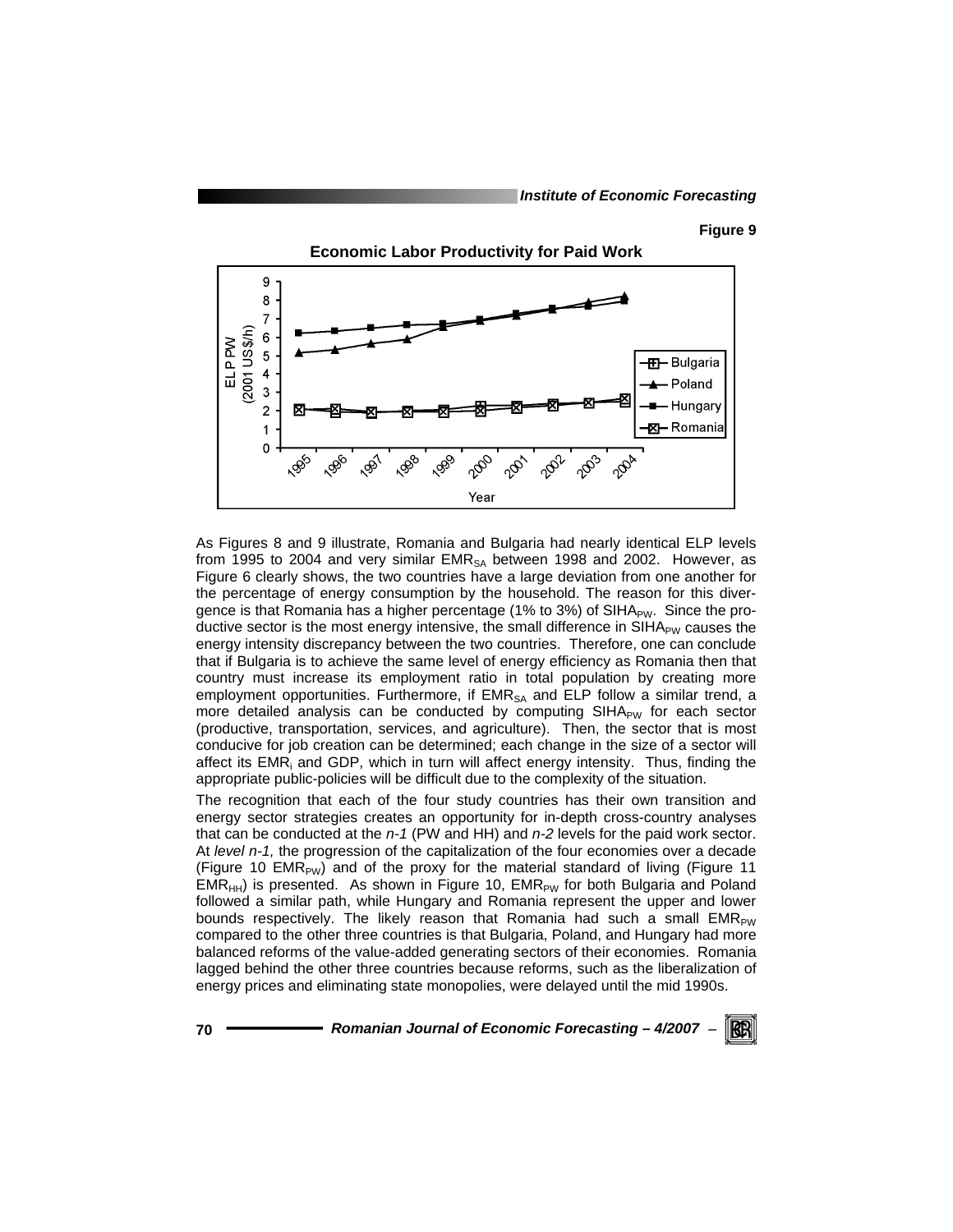





As shown in the graphs of  $EMR<sub>HH</sub>$  in Figure 11, there are substantial differences in the standard of living for the two existing member states of the EU and the two recently added members. Hungary and Poland have the best standards of living of the four study countries. Of particular interest is the apparent convergence that is occurring with Romania and Poland. As illustrated in Figure 11, Romania's standard of living has increased since 1995 while Poland's has decreased. Bulgaria has the lowest standard of living of the four countries, experiencing a stagnant standard of living since 1995.





The analysis of *level n-1* has provided some very important information. However, to determine which sectors of the paid work compartment have been emphasized for development and which have not been stressed, analysis at *level n-2* needs to be conducted. Particular emphasis will be placed on the agricultural sector because it has undergone a major transformation during the transition and because of its importance to the four study countries. Prior to the 1989 revolutions, the agricultural

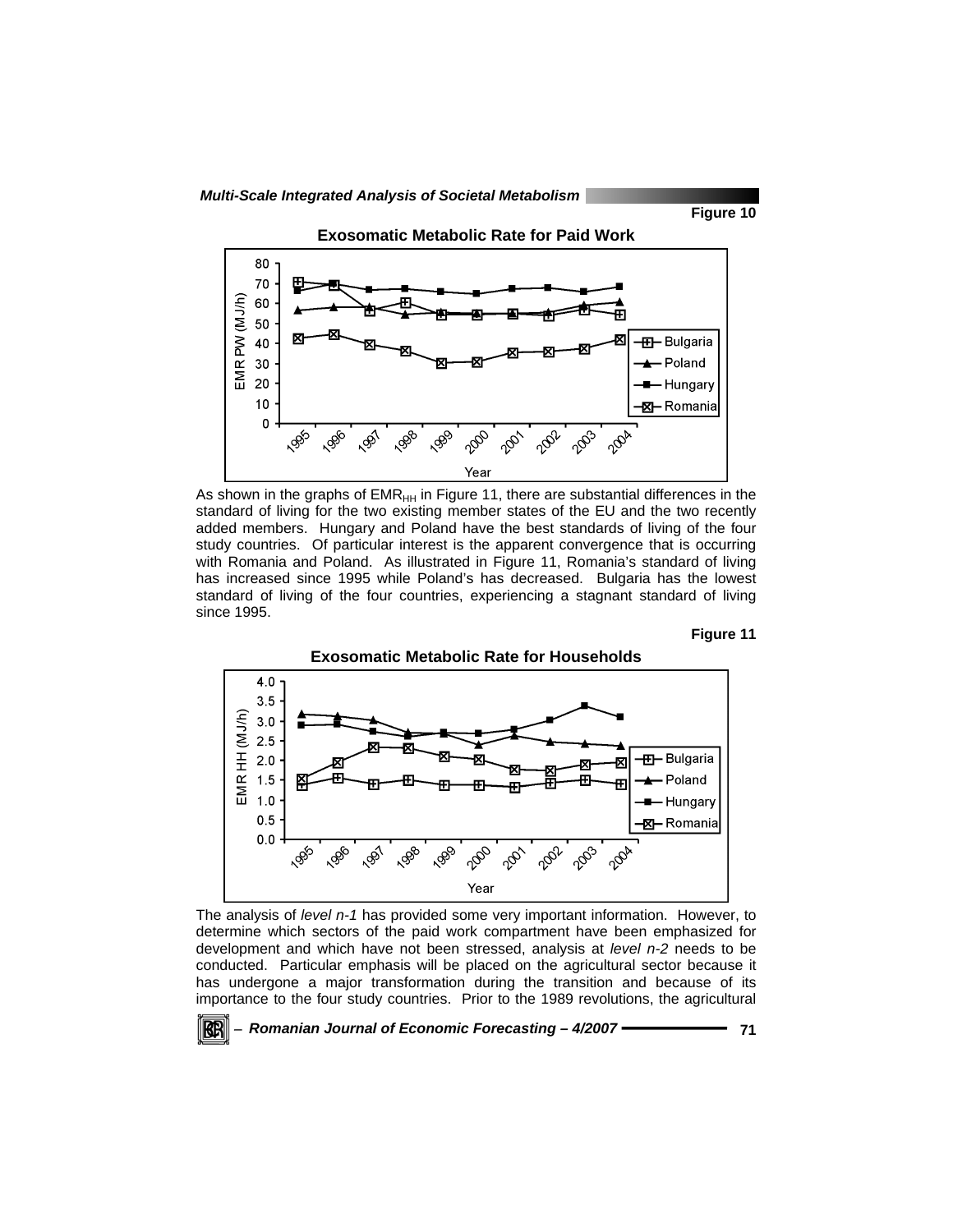sector separated the four countries into two groups; approximately 30% of the labor force in Romania and Poland was devoted to farming, while the figure was only 20% in Bulgaria and Hungary (CIA World Factbook 1989). However, in 1995, after just five years of transition, Hungary had an EMR<sub>AG</sub> (Figure 12) double that of Poland, five times that of Bulgaria, and 9 times that of Romania. Of particular interest is that EMRAG for Romania was the lowest of the four countries, and has been decreasing. In fact, Romania was the only country of the four to have their  $EMR_{AG}$  to fall to a level below that of the household sector. Prior to 2000, Romanian agricultural workers consumed energy per hour of work ( $EMR_{AG}$ ) at a greater rate than the household level  $(EMR<sub>HH</sub>)$ . This trend has since reversed, with 1.54 MJ/h used in agriculture versus 1.76 MJ/h for households.

#### **Figure 12**



However, since EMR is an intensive variable, further discussion of the extensive variables determining it is needed to obtain a more comprehensive understanding of the evolution of the sector. The energy throughput in Romania's agriculture ( $ET_{AG}$ ) declined steadily since 1990. This trend is consistent with the property reform that returned agricultural land that was confiscated by the state under communist rule to the private landowners, many of whom did not have the means to maintain the energy intensive type of agriculture that was practiced; instead, only the most basic methods were used.

Thus, after the revolution,  $HA_{AG}$  increased until 2001, which is consistent with the reduction in industrial employment (Figure 13) and returning to agricultural work and services (Figure 14). In 2002, a drastic loss of 1.73Gh in EMR<sub>AG</sub> started a period of reduction in the time spent on agricultural activities. The most likely reason for this change is that Romanian, and Polish, farmers migrated to Southern Europe (Italy, Portugal, Spain, and Greece) to find employment as of Romanian and Polish farmers as wage laborers in agriculture starting in 2001.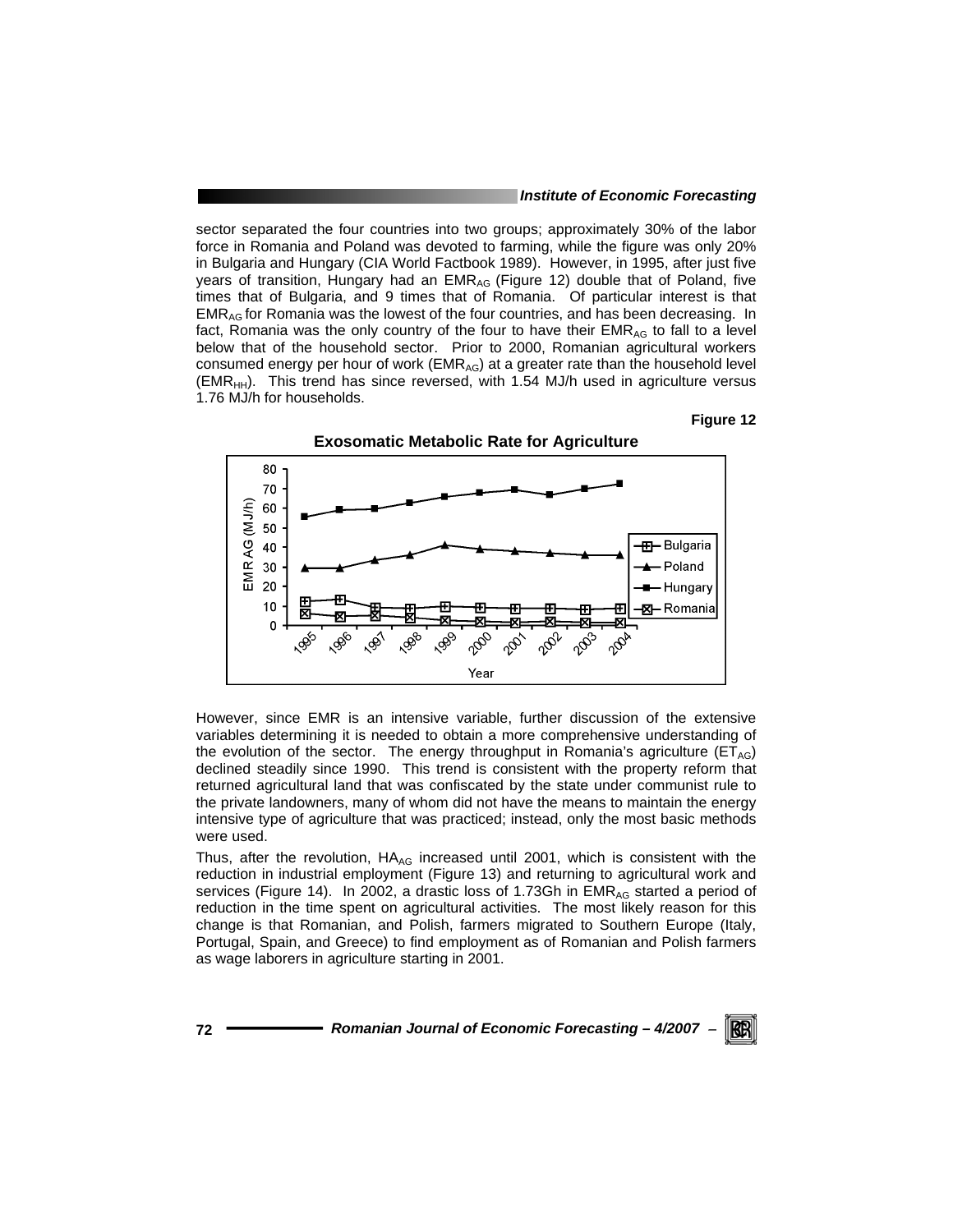

**Exosomatic Metabolic Rate for the Productive Sector** 





**Exosomatic Metabolic Rate for the Service and Government Sectors** 



The last of the three sectors that is examined is the service sector. The strength of the service sector is directly associated with the degree of development of a country. As illustrated in Figure 14, after 2002 the service sector was emphasized in Hungary and Romania, although at very different levels of EMR<sub>SG</sub>. This result is an indication of the maturity of these two economies, as the service sector is typically more prominent in countries with a stronger and more stabilized economy. However, Poland and Bulgaria have the opposite condition, exhibiting a service sector that has been de-emphasized. The most likely explanation for this result in those countries, and consistent with the previous analysis, is that there is a substantial amount of infrastructure development occurring in communications that is less energy intensive, as shown in Figure 15.

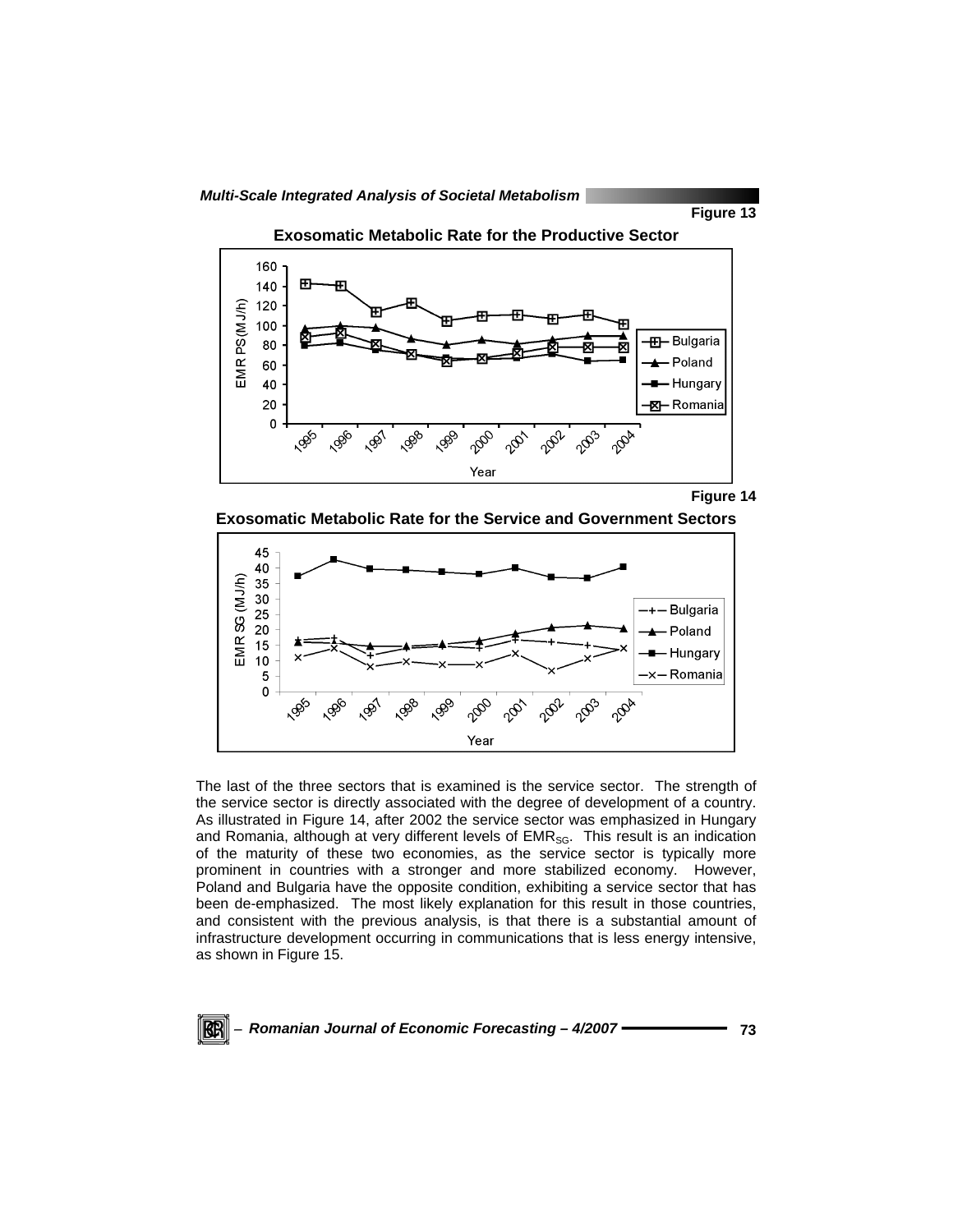## **Figure 15**





# **4. Conclusions**

Many policy-makers and other stakeholders believe that new technological advancements will reduce the amount of energy consumption; eliminating or strongly reducing any future energy crisis. This belief has lead to public-policies that promote these ideas. For example, the European Union has developed policy that all members must aim at achieving an energy savings of 9% by 2012 through energy efficiency measures, and have created initiatives like the ManagEnergy Initiative and the Sustainable Energy Europe Campaign 2005-2008 (European Commission, 2007). Moreover, new EU members are expected to reduce their energy intensity and energy consumption levels to those consistent with other member states. However, as Part I of this series showed Jevons' Paradox may exist for the four study countries.

This paper examined why Jevons' paradox may exist for these four CEE countries. The MSIASM analyses indicate that the urbanization of the population and the liberation of the economic markets are the reasons why Jevons' Paradox may exist. The growth rate of population for each of the countries is either negative or stagnant, suggesting that there is significant migration from the rural regions to the urban centers. This hypothesis is supported by the positive coefficients for population density in the regression results presented. The MSIASM results also provide support for this hypothesis. The share of the household sector in final energy consumption show increases for each of the study countries. Furthermore, only Hungary illustrates an increase in energy consumption in the agriculture sector, as indicated by their  $EMR<sub>AG</sub>$ . Both of these measures can be viewed as a proxy for migration to the urban regions and for access to energy resources. The liberation of the markets in the countries also appears to be a factor, as indicated by the EMR in transportation and communications. This increase suggests the opening of communication markets for items such as cellular phones, the internet, and computers, all of which are energy intensive. The opening of the transportation sector allows more people to have

**74** *Romanian Journal of Economic Forecasting – 4/2007* <sup>−</sup>

IKERI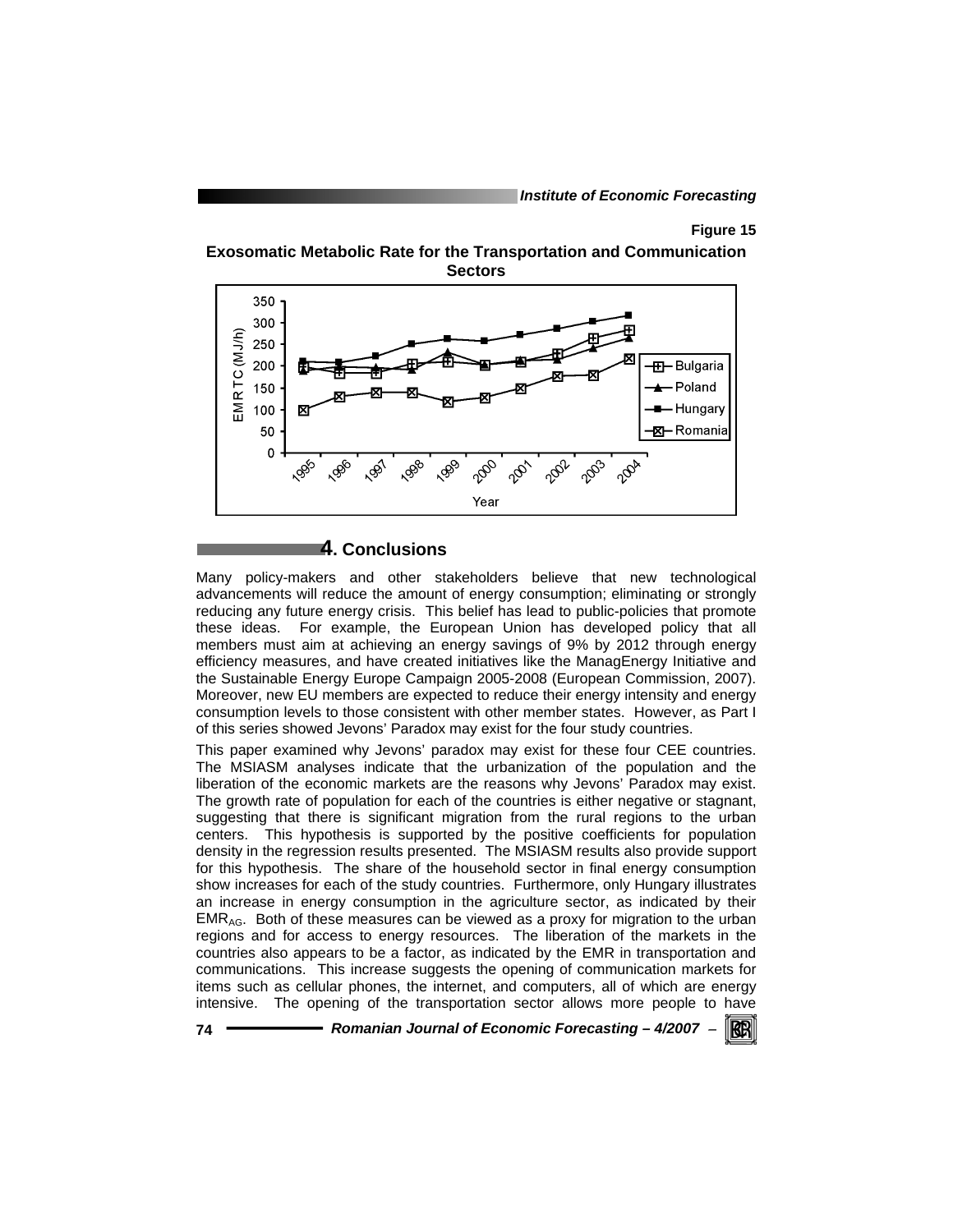access and the ability to purchase automotives. Both of these sectors were, in some fashion, restricted or prohibited under the previous communist rule. Therefore, these are the likely macro level reasons for the possible existence of Jevons' Paradox even if energy consumption and energy intensity has decreased over the study time period.

The micro level features as to why Jevons' paradox may exist for these countries were not discussed here because such an examination of the evolution of the structure of the regional and individual economies and societies would require a deep investigation of each of the study countries. Further research will attempt to provide this analysis. For example, the growth rates of each of the variables will be analyzed to determine if energy efficiency may be reducing energy consumption on a yearly basis. Analyses of this kind will provide additional support for the hypothesis outlined above as to the macroscopic existence of Jevons' Paradox. Energy consumption for each of the study countries will continue to change as they rapidly develop in a market economy. Thus, further analysis is necessary to fully comprehend the real causes for the potential existence of Jevons' paradox for the four CEE countries. In the two papers, Part I and Part II, a unique and important contribution to the understanding of how energy efficiency affects energy consumption was provided; analyzing both the macro and micro level concurrently.

# **References**

- Giampietro, M., Mayumi, K., 2000a, "Multiple-Scale Integrated Assessment of Societal Metabolism: Introducing the Approach", *Population and Environment*, 22, 109-153.
- Giampietro, M., Mayumi, K., 2000b, "Multiple-Scale Integrated Assessments of Societal Metabolism: Integrating Biophysical and Economic Representations across Scales", *Population and Environment*, 22, 155-210.
- Giampietro, M., 2005, Multi-Scale Integrated Analysis of Societal Metabolism: A Brief Overview of Theory, Applications, and Potential Developments, Report, Penn State University.
- Gorzinski, M., 2004, "Undeclared Labour in the New Member States: A Picture of Poland", *INREGIA Report Undeclared Work in an Enlarged Union*, Presented at EUROSTAT/DG Employment, Social Affairs and Equal Opportunities Seminar, May 6.
- Gros, D. and Steinherr, A. 2004, *Economic Transition in Central and Eastern Europe*, Cambridge University Press: Cambridge, UK.
- Losoncz, M. 2006. "Anlysis: Energy Dependence and Supply in Central and Eastern Europe", Euractiv.com, May 15.

Manser, R. 1993, *Failed Transitions,* The New Press: New York.

Világgazdaság, 2007, "Hungary in Top Ranks of Obligatory Working Hours", January 15,

http://www.bbj.hu/news/news\_21253\_hungary+in+top+ranks+of+obligatory+working+ hours.html